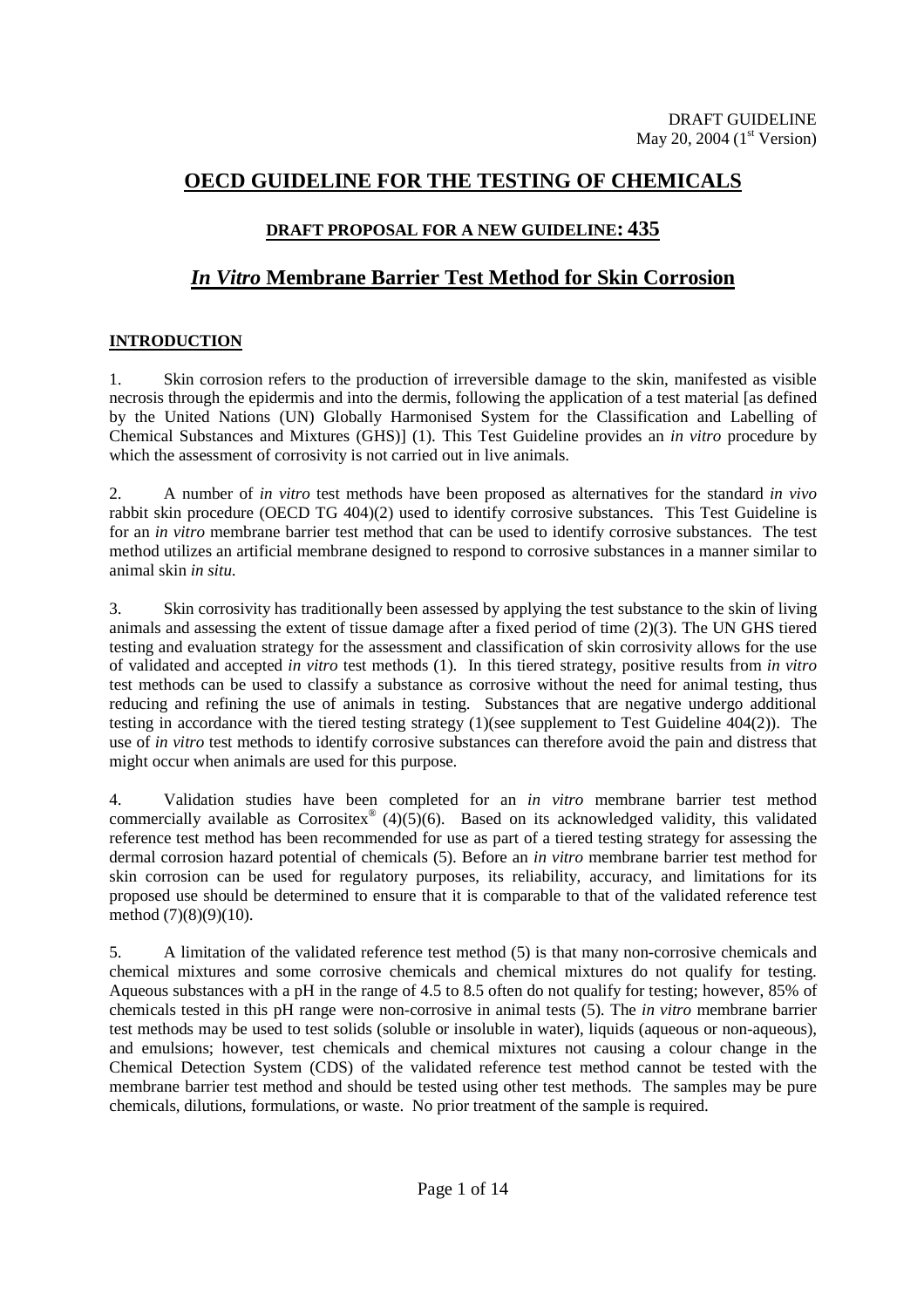6. This Test Guideline provides a third *in vitro* method for skin corrosivity testing. The other test methods are based on the use of reconstituted human skin (OECD TG 431)(11) and isolated rat skin (OECD TG 430)(12).

# **DEFINITIONS**

7. Definitions used are provided in Annex 1.

# **INITIAL CONSIDERATIONS**

8. The test described in this Guideline allows the identification of corrosive chemical substances and mixtures and allows the subcategorisation of corrosive substances as permitted in the GHS (Table 1)(1). In addition, such a test method may be used to make decisions on the corrosivity and non-corrosivity of specific classes of chemicals,  $e.g.,$  organic and inorganic acids, acid derivatives<sup>1</sup>, and bases for certain transport testing purposes (5)(13)(14). This Test Guideline describes a generic procedure similar to a validated reference test method (5).

| <b>Corrosive Category</b><br>(category 1)<br>(applies to authorities not | <b>Potential Corrosive</b><br>Subcategories<br>(only applies to some | Corrosive in $\geq 1$ of 3 animals |                |  |
|--------------------------------------------------------------------------|----------------------------------------------------------------------|------------------------------------|----------------|--|
| using subcategories)                                                     | authorities)                                                         | Exposure                           | Observation    |  |
| Corrosive                                                                | Corrosive subcategory 1A                                             | $<$ 3 minutes                      | $<$ 1 hour     |  |
|                                                                          | Corrosive subcategory 1B                                             | $>3$ minutes / <1 hour             | $\leq$ 14 days |  |
|                                                                          | Corrosive subcategory 1C                                             | $>1$ hour / <4 hours               | $\leq$ 14 days |  |

## **Table 1. The UN GHS Skin Corrosive Category and Subcategories (1)**

# **PRINCIPLE OF THE TEST**

9. This test method is composed of two components, a synthetic macromolecular bio-barrier and a CDS; the basis of this test method is that it detects membrane barrier damage caused by corrosive test substances after the application of the test substance to the surface of the artificial membrane barrier (5), presumably by the same mechanism(s) of corrosion that operate on living skin.

10. Penetration of the membrane barrier (or breakthrough) might be measured by a number of procedures, including a change in the colour of a pH indicator dye or in some other property of the indicator solution below the barrier.

11. The membrane barrier should be determined to be valid, *i.e.*, relevant and reliable, for its intended use. This includes ensuring that different preparations are consistent in regard to barrier properties, *e.g*., capable of maintaining a barrier to non-corrosive substances, able to categorize the corrosive properties of chemicals across the various subcategories of corrosivity (1). The classification assigned is based on the time it takes a substance to penetrate through the membrane barrier to the indicator solution.

 1 "Acid derivative" is a non-specific class designation and is broadly defined as an acid produced from a chemical substance either directly or by modification or partial substitution. This class includes anhydrides, halo acids, salts, and other types of chemicals.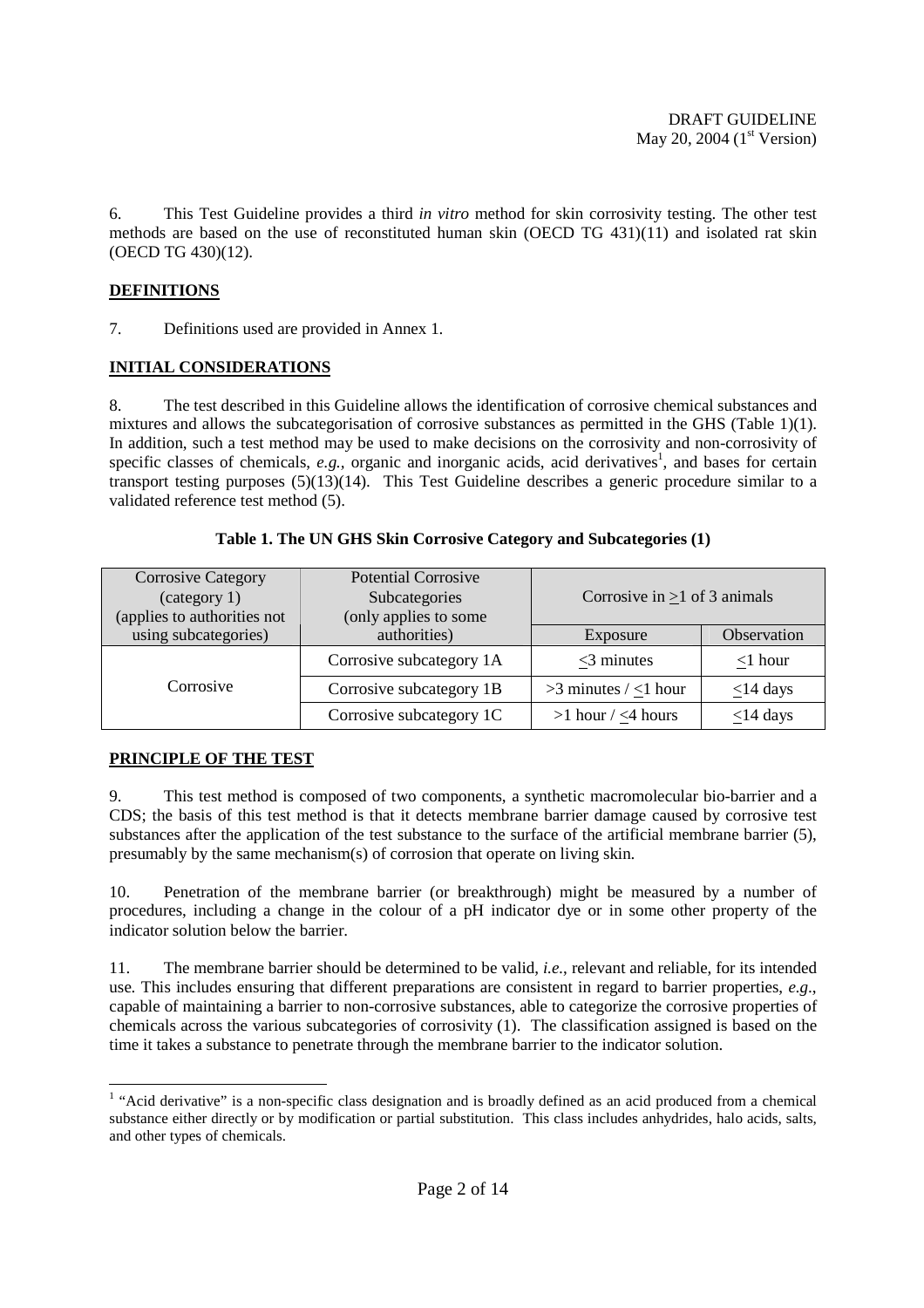# **PROCEDURE**

12. The following is a generic description of the components and procedures of an artificial membrane barrier test method for corrosivity assessment (7)(15). The membrane barrier and the qualification, categorisation and indicator solutions can be constructed, prepared or obtained commercially, *e.g.,* Corrositex®. A sample test method protocol for the validated reference test method can be obtained at [http://iccvam.niehs.nih.gov]. Testing should be performed at ambient temperature (17- 25ºC) and the components should comply with the following.

#### **Test Substance Compatibility Test**

13. Prior to performing the membrane barrier test, a compatibility test is performed to determine if the test substance is detectable by the CDS. The CDS and the exposure conditions used for the compatibility test should reflect the exposure in the subsequent membrane barrier test. If the CDS does not detect the test substance, the membrane barrier test method is not suitable for evaluating the potential corrosivity of that particular test substance and a different test method should be used.

#### **Test Substance Categorisation Test**

14. If appropriate for the test method, a test substance that has been qualified by the qualification test should be subjected to a categorization test, *i.e.,* a screening test to distinguish between weak and strong acids or bases. Two different breakthrough timescales should be used for determining corrosivity and GHS skin corrosivity subcategory, based on the acid or alkali reserve of the chemical.

#### **Membrane Barrier Test Method Components**

#### **Membrane Barrier**

15. The membrane barrier should consist of two components: a proteinaceous macromolecular aqueous gel and a permeable supporting membrane. The proteinaceous gel should be impervious to liquids and solids but can be corroded and made permeable. The fully constructed membrane barrier should be stored under pre-determined conditions shown to preclude deterioration of the gel, *e.g.,* drying, microbial growth, shifting, cracking, which would degrade its performance. The acceptable storage period should be determined and membrane barrier preparations not used after that period.

16. The permeable supporting membrane provides mechanical support to the proteinaceous gel during the gelling process and exposure to the test substance. The supporting membrane should prevent sagging or shifting of the gel and be readily permeable to all test substances.

17. The proteinaceous gel, composed of protein, *e.g.,* keratin, collagen, or mixtures of proteins, forming a gel matrix, serves as the target for the test substance. The proteinaceous material is placed on the surface of the supporting membrane and allowed to gel prior to placing the membrane barrier over the indicator solution. The proteinaceous gel should be of equal thickness and density throughout, and with no air bubbles or defects that could affect its functional integrity.

#### **Chemical Detection System (CDS)**

18. The indicator solution responds to the presence of a test substance. A pH indicator dye or combination of dyes, *e.g.,* cresol red and methyl orange, that will show a colour change in response to the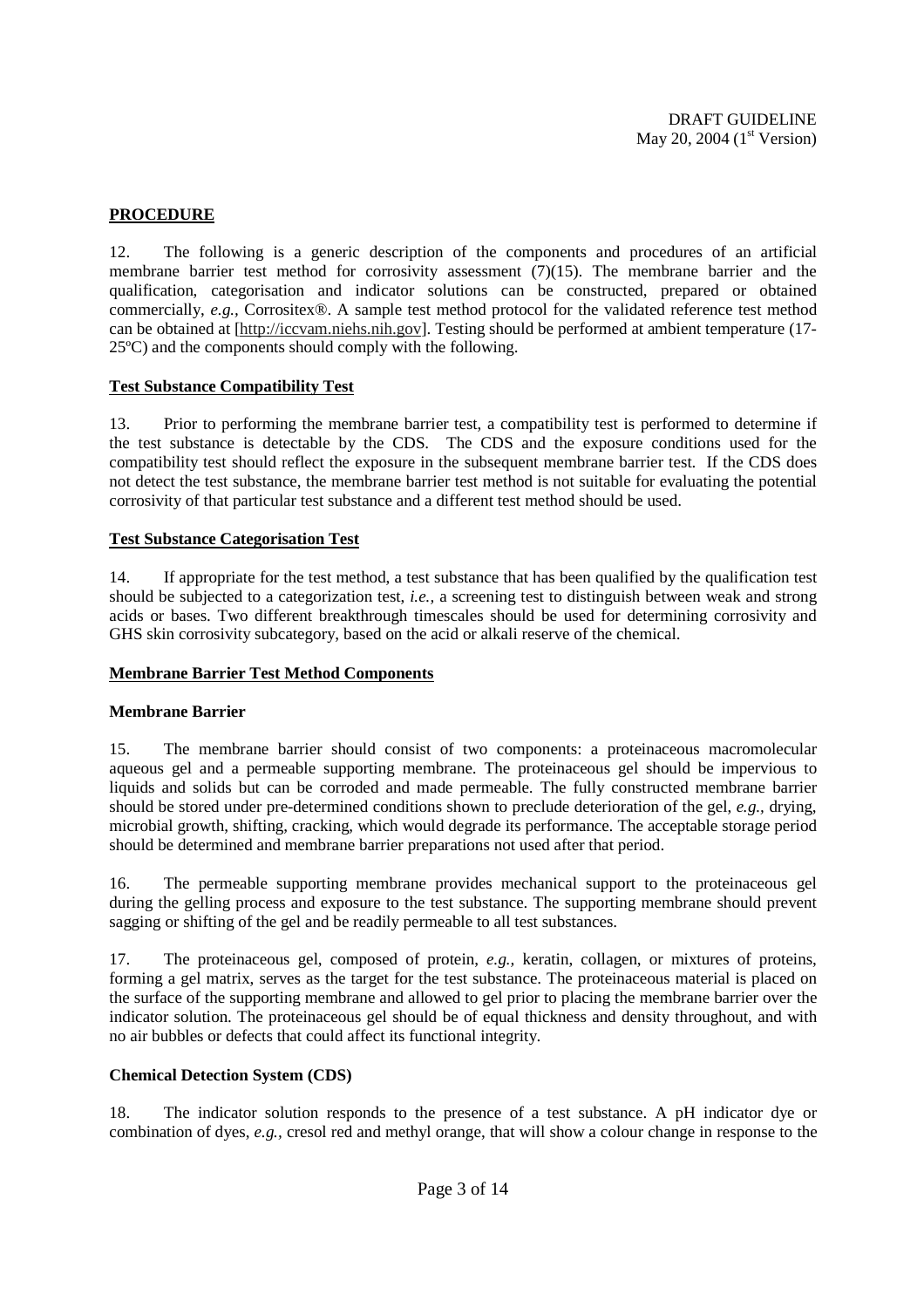presence of the test substance or other types of chemical or electrochemical reactions can be used. The measurement system can be visual or electronic.

19. Detection systems that are developed for detecting the passage of the test substance through the barrier membrane should be assessed for their relevance and reliability in order to demonstrate the range of substances that can be detected and the quantitative limits of detection.

## **Test Performance**

## **Assembly of the Test Method Components**

20. The membrane barrier is positioned in a vial (or tube) containing the indicator solution so that the supporting membrane is in full contact with the indicator solution and with no air bubbles present. Care should be taken to ensure that barrier integrity is maintained.

## **Application of the Test Substance**

21. A suitable amount of the test substance, *e.g.,* 500 µL of a liquid or 500 mg of a finely powdered solid (5), is carefully layered onto the upper surface of the membrane barrier and evenly distributed. An appropriate number of replicates, *e.g.,* four (5), is prepared for each test substance and its corresponding controls. The time of applying the test substance to the membrane barrier is recorded. To ensure that short corrosion times are accurately recorded, the application times of the test substance to the replicate vials are staggered.

#### **Measurement of Membrane Barrier Penetrations**

22. Each vial is appropriately monitored and the time of the first change in the indicator solution, *i.e.,*  barrier penetration, is recorded, and the elapsed time between application and penetration of the membrane barrier determined.

# **Controls**

23. In tests that involve the use of a vehicle or solvent with the test substance, the vehicle or solvent should be compatible with the membrane barrier system, *i.e.,* not alter the integrity of the membrane barrier system, and should not alter the corrosivity of the test substance. When applicable, solvent (or vehicle) control should be tested concurrently with the test substance to demonstrate the compatibility of the solvent with the membrane barrier system.

24. A positive (corrosive) control chemical, *e.g.,* sodium hydroxide pellets (7), should be tested concurrently with the test substance to demonstrate the reliability of the test method. A second positive control that is of the same chemical class as the test substance may be useful for evaluating the relative corrosivity potential of a corrosive test substance. The positive control(s) should allow detection of penetration through the barrier membrane that is both over and under the expected (historical) performance of the assay. For this purpose, extremely corrosive (GHS subcategory 1A) or non-corrosive chemicals are of limited utility. A corrosive GHS subcategory 1B substance would allow detection of a too rapid or too slow breakthrough time. A weak substance (GHS subcategory 1C) might be employed to measure the ability of the test method to consistently distinguish between corrosive and non-corrosive substances. Regardless of the approach used, an acceptable positive control response range should be developed based on the historical range of breakthrough times for the positive control substances(s)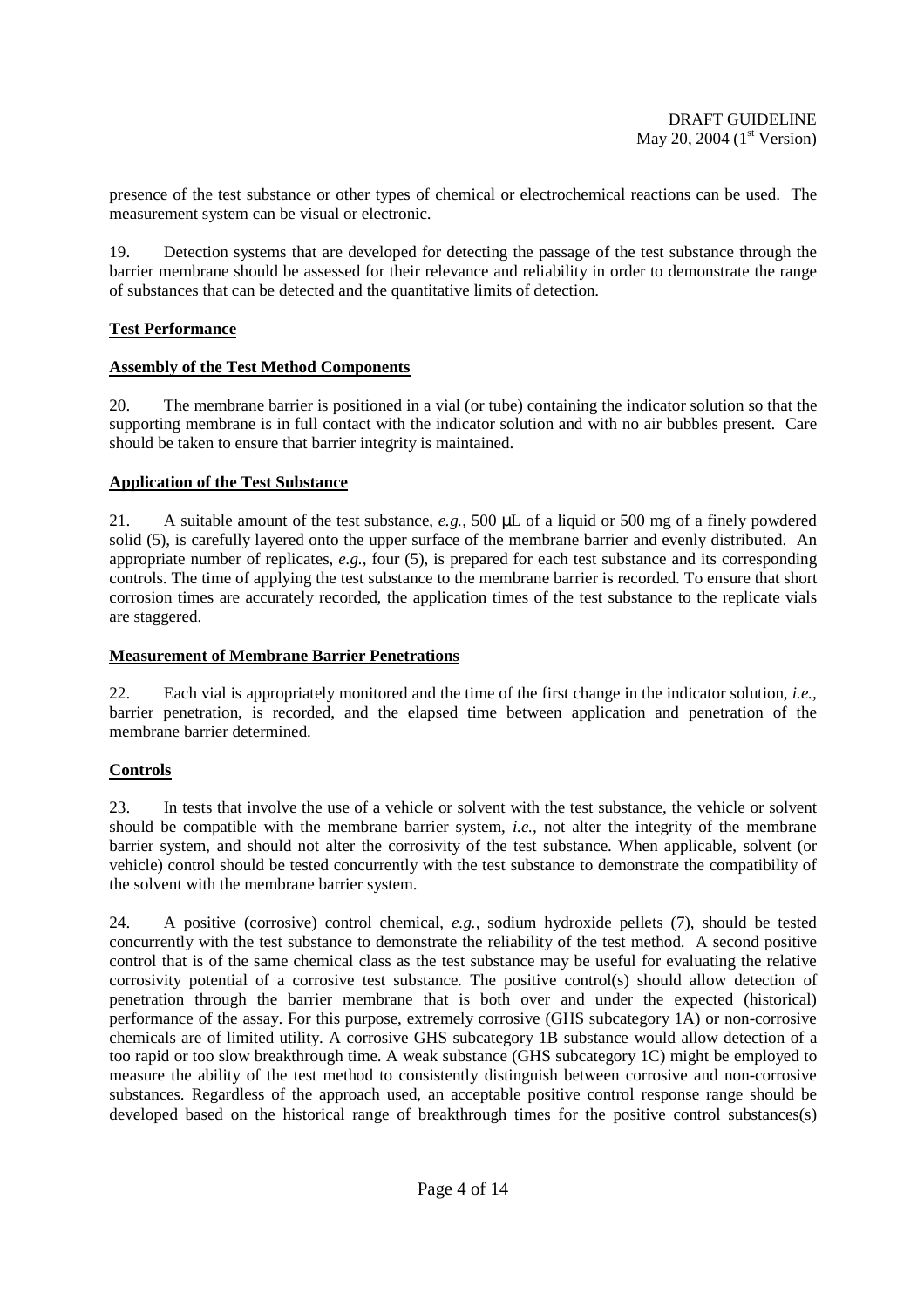employed. In each study, the exact breakthrough time should be determined for the positive control so that deviations outside the acceptable range can be detected.

25. A negative (non-corrosive) control substance, *e.g.,* 10% citric acid, 6% propionic acid (7), should also be tested concurrently with the test substance as another quality control measure to demonstrate the functional integrity of the membrane barrier.

#### **Study Acceptability Criteria**

26. According to the established time parameters for each of the GHS corrosivity subcategories, the time (in minutes) elapsed between application of a test substance to the membrane barrier and barrier penetration is used to predict the corrosivity of the test substance. For a study to be considered acceptable, the concurrent positive control should give the expected penetration response time, the concurrent negative control should not be corrosive, and, when included, the concurrent solvent control should neither be corrosive nor should it alter the corrosivity potential of the test substance. To demonstrate technical proficiency with the validated reference test method, the user may evaluate the twelve chemicals recommended in Table 2. However, the performance standards described in Annex 2 of this Test Guideline should be used to demonstrate the reliability and accuracy of proposed test methods that are structurally and functionally similar to the validated reference test method (16).

#### **Interpretation of Results and Corrosivity Classification of Test Substances**

27. The time (in minutes) elapsed between application of the test substance to the membrane barrier and barrier penetration is used to classify the test substance in terms of corrosivity (1) and, if applicable, UN Packing Group (17).

# **DATA AND REPORTING**

#### **Data**

28. The time (in minutes) elapsed between application and barrier penetration for the test substance and the positive control(s) should be reported in tabular form as individual replicate data, as well as means  $\pm$  the standard deviation for each trial.

#### **Test Report**

29. The test report should include the following information:

Test and Control Substances:

- identification data and Chemical Abstracts Services Registry Number, if known;
- physical nature and purity (major impurities);
- physico-chemical properties relevant to the conduct of the study;
- treatment of the test/control substances prior to testing, if applicable, *e.g.*, warming, grinding;
- stability, if known.

Justification of the *in vitro* membrane barrier model and protocol used.

Test Conditions:

– description of the apparatus and preparation procedures used;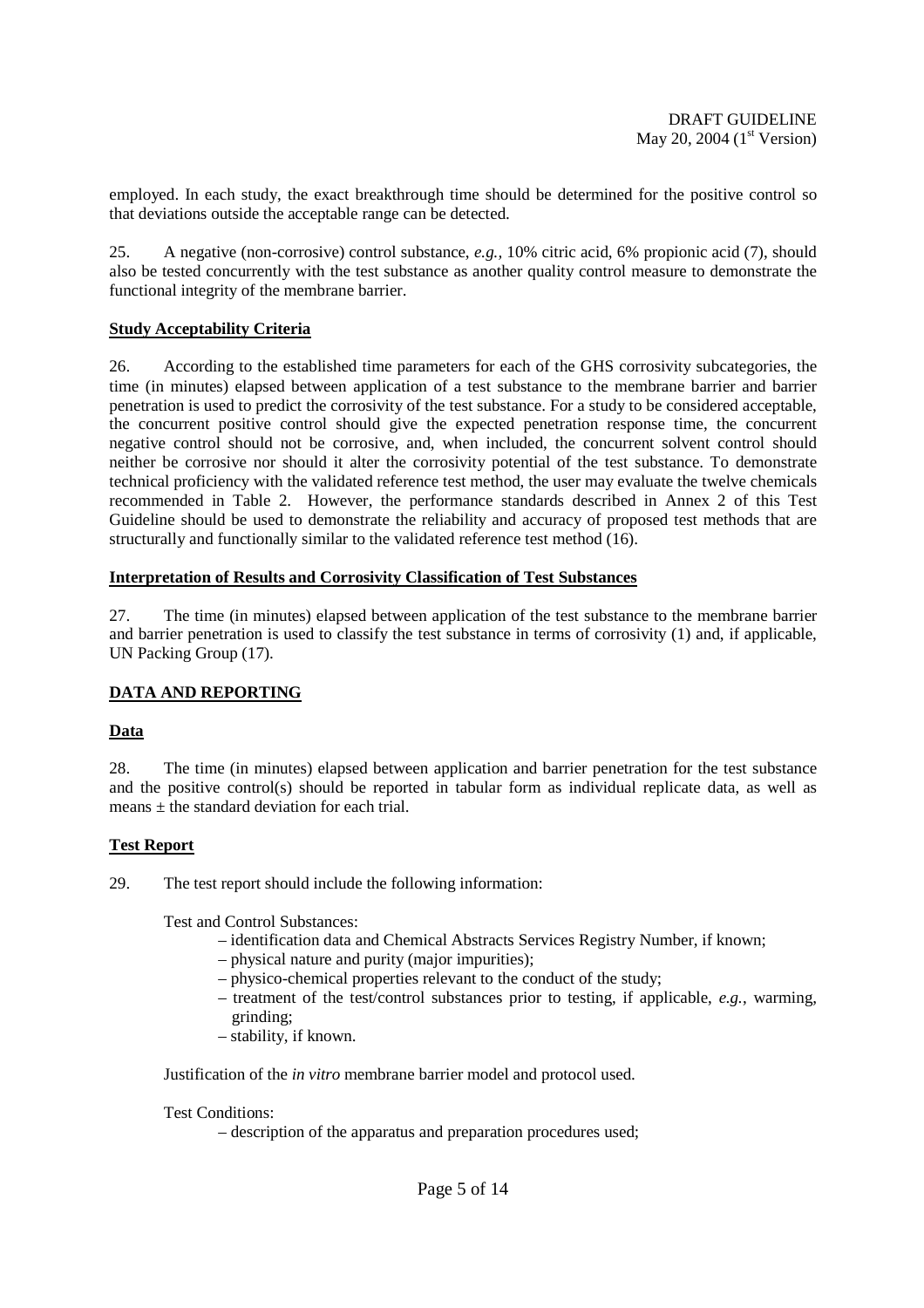# DRAFT GUIDELINE May 20, 2004  $(1<sup>st</sup> Version)$

- source and composition of the *in vitro* membrane barrier used;
- composition and properties of the qualification and detection solutions;
- method of detection;
- test substance amounts;
- number of replicates;
- method of application;
- observation times.

#### Results:

- tabulation of data from individual test samples;
- descriptions of other effects observed;
- description of the evaluation and classification criteria.

Discussion of the results

Conclusions.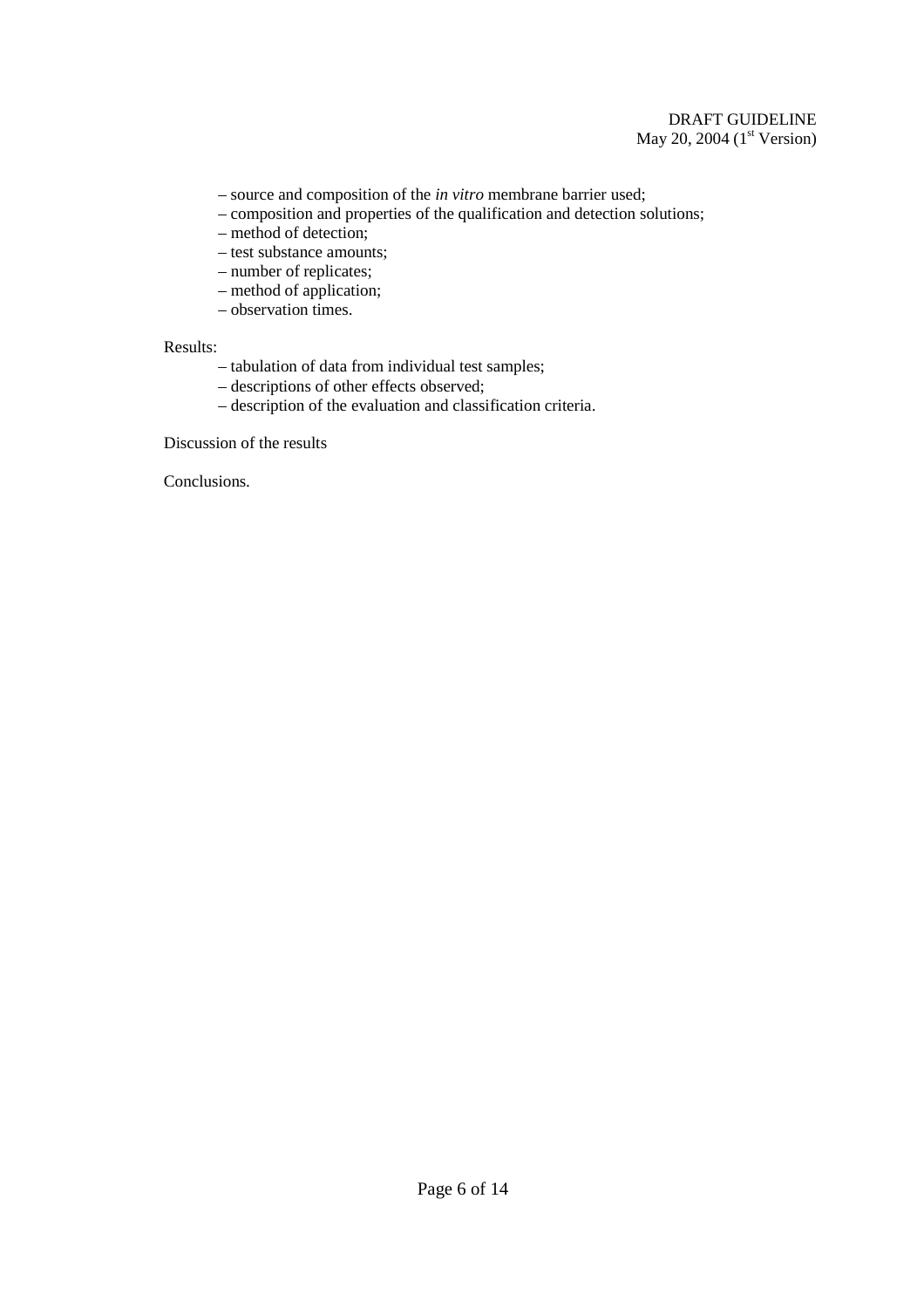# **LITERATURE**

(1) United Nations-Economic Commission for Europe (UN/ECE) (2003). Globally Harmonised System of Classification and Labelling of Chemicals (GHS). UN, New York and Geneva, 2003. Available: [http://www.unece.org/trans/danger/publi/ghs/ghs.html]

(2) OECD (2002). Test Guideline 404. OECD Guideline for Testing of Chemicals. Acute Dermal Irritation/Corrosion. Updated Guideline, adopted April 24, 2002. Available: [http://www.oecd.org/document/22/0,2340,en\_2649\_34377\_1916054\_1\_1\_1\_1,00.html]

(3) U.S. EPA 1998. Health Effects Test Guidelines: Acute Dermal Irritation. OPPTS 870.2500. Washington, DC. U.S. Environmental Protection Agency. Available: [http://www.epa.gov/docs/OPPTS\_Harmonized/870\_Health\_Effects\_Test\_Guidelines/Series/ 870-2500.pdf]

(4) Fentem, J.H., Archer, G.E.B., Balls, M., Botham, P.A., Curren, R.D., Earl, L.K., Esdaile, D.J., Holzhutter, H.-G. and Liebsch, M. (1998). The ECVAM international validation study on *in vitro* tests for skin corrosivity. 2. Results and evaluation by the management team. Toxicology *In Vitro* 12, 483-524.

(5) ICCVAM (1999). Corrositex®. An *In Vitro* Test Method for Assessing Dermal Corrosivity Potential of Chemicals. The Results of an Independent Peer Review Evaluation Coordinated by ICCVAM, NTP and NICEATM. NIEHS, NIH Publication No. 99-4495. Available at [http://iccvam.niehs.nih.gov/docs/reports/corprrep.pdf], together with a Sample Protocol for the Corrositex® test kit at [http://iccvam.niehs.nih.gov/methods/corrdocs/sampprot.pdf]

(6) Gordon, V.C., Harvell, J.D. and Maibach, H.I. (1994). Dermal Corrosion, the Corrositex® System: A DOT Accepted Method to Predict Corrosivity Potential of Test Materials. *In vitro* Skin Toxicology-Irritation, Phototoxicity, Sensitization. Alternative Methods in Toxicology 10, 37-45.

(7) ICCVAM (1997). Validation and Regulatory Acceptance of Toxicological Test Methods. A Report of the *ad hoc* Interagency Coordinating Committee on the Validation of Alternative Methods.<br>NIEHS. NIH Publication No. 97-3981. Available: NIEHS, NIH Publication No. 97-3981. Available: [http://iccvam.niehs.nih.gov/docs/guidelines/validate.pdf]

(8) OECD (1996). Report of the OECD Workshop on "Harmonisation of Validation and Acceptance Criteria for Alternative Toxicological Test Methods". Paris, 1996, (Solna Report) [ENV/MC/CHEM(96)9]

(9) OECD (2002). Report of the Stockholm Conference on "Validation and Regulatory Acceptance of New and Updated Methods in Hazard Assessment". Paris, 2002 [ENV/JM/TG/M(2002)2]

(10) Balls, M. and Karcher, W. (1995). Comment: The Validation of Alternative Test Methods. ATLA 23:884-886.

(11) OECD (2004). Test Guideline 431. OECD Guideline for Testing of Chemicals. *In Vitro* Skin Corrosion: Human Skin Model Test.

Available: [http://www.oecd.org/document/22/0,2340,en\_2649\_34377\_1916054\_1\_1\_1\_1,00.html]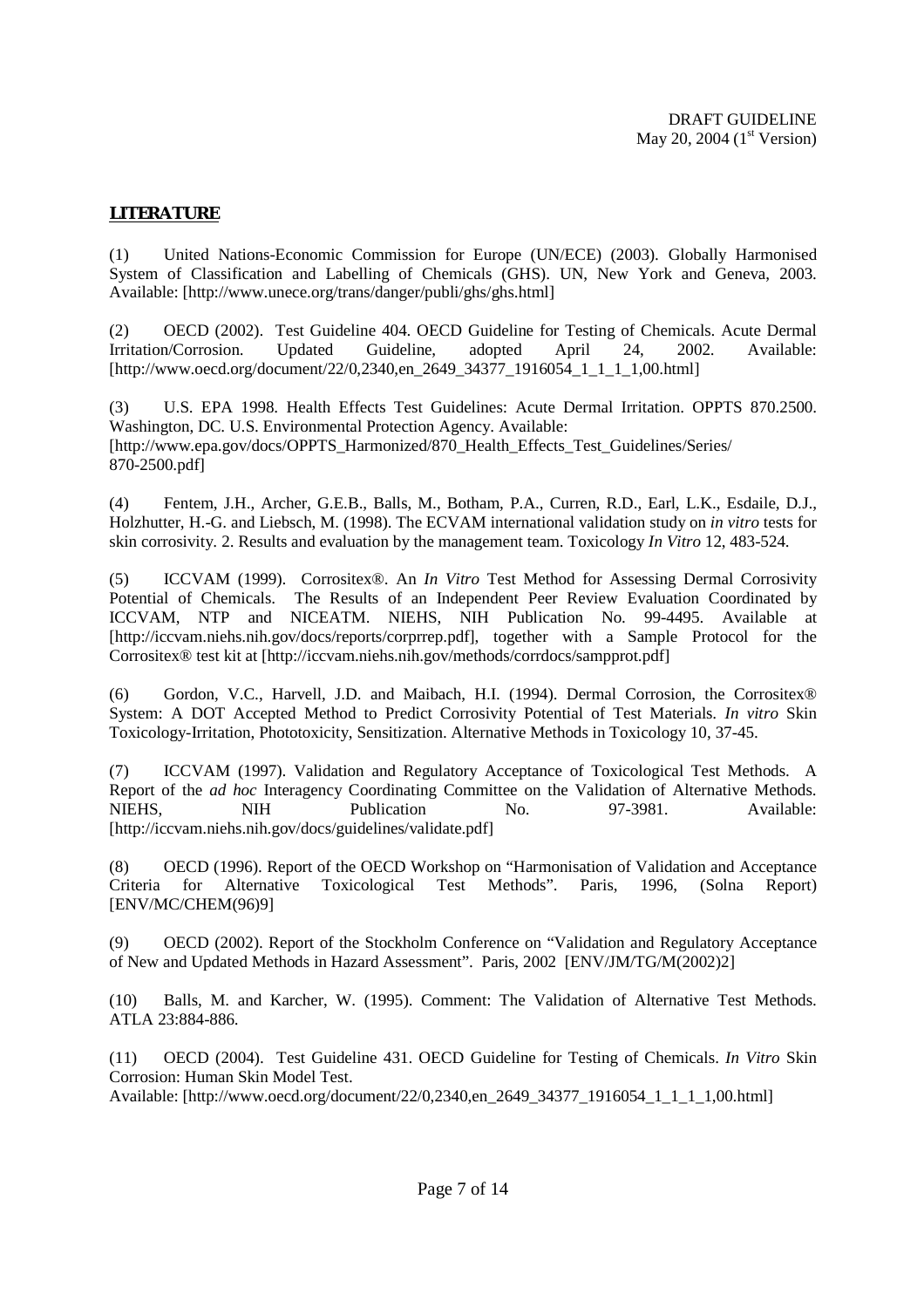(12) OECD (2004). Test Guideline 430. OECD Guideline for Testing of Chemicals. *In Vitro* Skin Corrosion: Transcutaneous Electrical Resistance Test (TER). Available: [http://www.oecd.org/document/22/0,2340,en\_2649\_34377\_1916054\_1\_1\_1\_1,00.html]

(13) ECVAM (2001). Statement on the Application of the CORROSITEX® Assay for Skin Corrosivity Testing. 15th Meeting of ECVAM Scientific Advisory Committee (ESAC), Ispra, Italy. ATLA 29(2), 96-97.

(14) U.S. DOT (2002). Exemption DOT-E-10904 (Fifth Revision). September 20, 2002. Washington, D.C., U.S. DOT. Available: [http://hazmat.dot.gov/exemptions/E10904.pdf]

(15) U.S. EPA (1996). Method 1120, Dermal Corrosion. Available: [http://www.epa.gov/epaoswer/hazwaste/test/pdfs/1120.pdf]

(16) ICCVAM (2004). ICCVAM Recommended Performance Standards for *In Vitro* Test Methods for Skin Corrosion. NIEHS, NIH Publication No. 04-4510. Available: [http://iccvam.niehs.nih.gov/methods/epiderm.htm]

(17) United Nations (UN) (2003). Recommendations on the Transport of Dangerous Goods, Model regulations, Vol. 1. UN, New York and Geneva, 2003.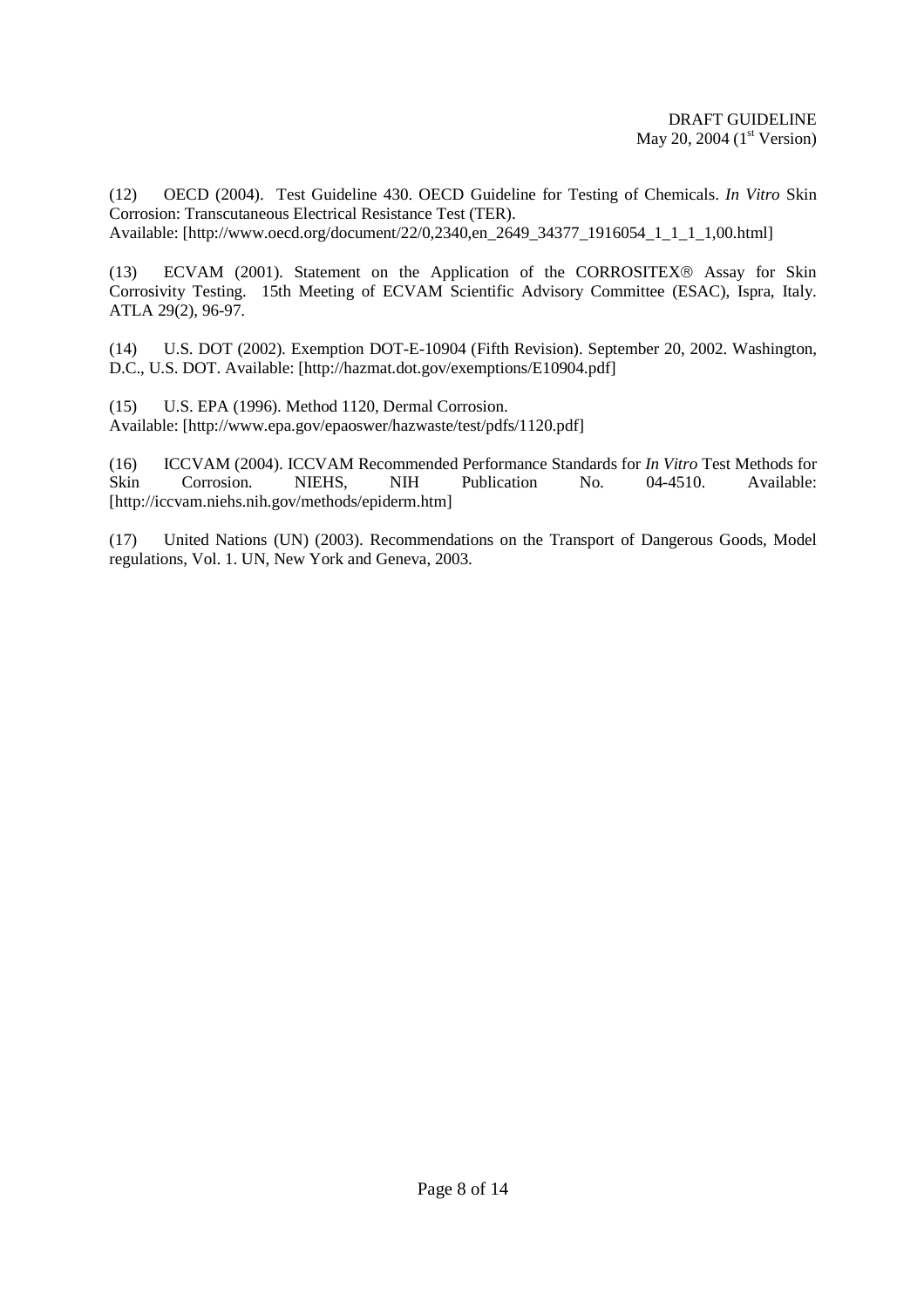| <b>Chemical</b>             | <b>CASRN</b>   | <b>Chemical Class</b> | UN GHS<br>Subcategory* |
|-----------------------------|----------------|-----------------------|------------------------|
| Nitric acid                 | 7697-37-2      | Inorganic acid        | 1A                     |
| Phosphorus pentachloride    | 10026-13-8     | Inorganic acid        | 1A                     |
| Selenic acid                | 7783-08-6      | Inorganic acid        | 1 A                    |
| Valeryl chloride            | 638-29-9       | Acid derivative       | 1B                     |
| Sodium Hydroxide            | 1310-73-2      | Inorganic base        | 1B                     |
| 1-(2-Aminoethyl) piperazine | $140 - 31 - 8$ | Organic base          | 1B                     |
| Benzenesulfonyl chloride    | 98-09-9        | Acid derivative       | 1 <sup>C</sup>         |
| Hydroxylamine sulphate      | 10039-54-0     | Organic acid          | 1 <sup>C</sup>         |
| Tetraethylenepentamine      | 112-57-2       | Organic base          | 1 <sup>C</sup>         |
| Eugenol                     | $97 - 53 - 0$  | Organic acid          | NC.                    |
| Nonyl acrylate              | 2664-55-3      | Acid ester            | NC                     |
| Sodium acid carbonate       | 144-55-8       | Inorganic base        | NC                     |

# **Table 2: Proficiency Chemicals**

The twelve chemicals listed above contain three substances from each of the three GHS subcategories for corrosive substances and three non-corrosive substances, and are taken from the list of 40 reference chemicals that are included in the minimum list of chemicals identified for demonstrating the accuracy and reliability of test methods that are structurally and functionally similar to the validated reference test method (see Annex 2)(5)(16).

\* The corresponding UN Packing groups are I, II and III, respectively, for the UN GHS 1A, 1B and 1C subcategories. NC; Non-corrosive.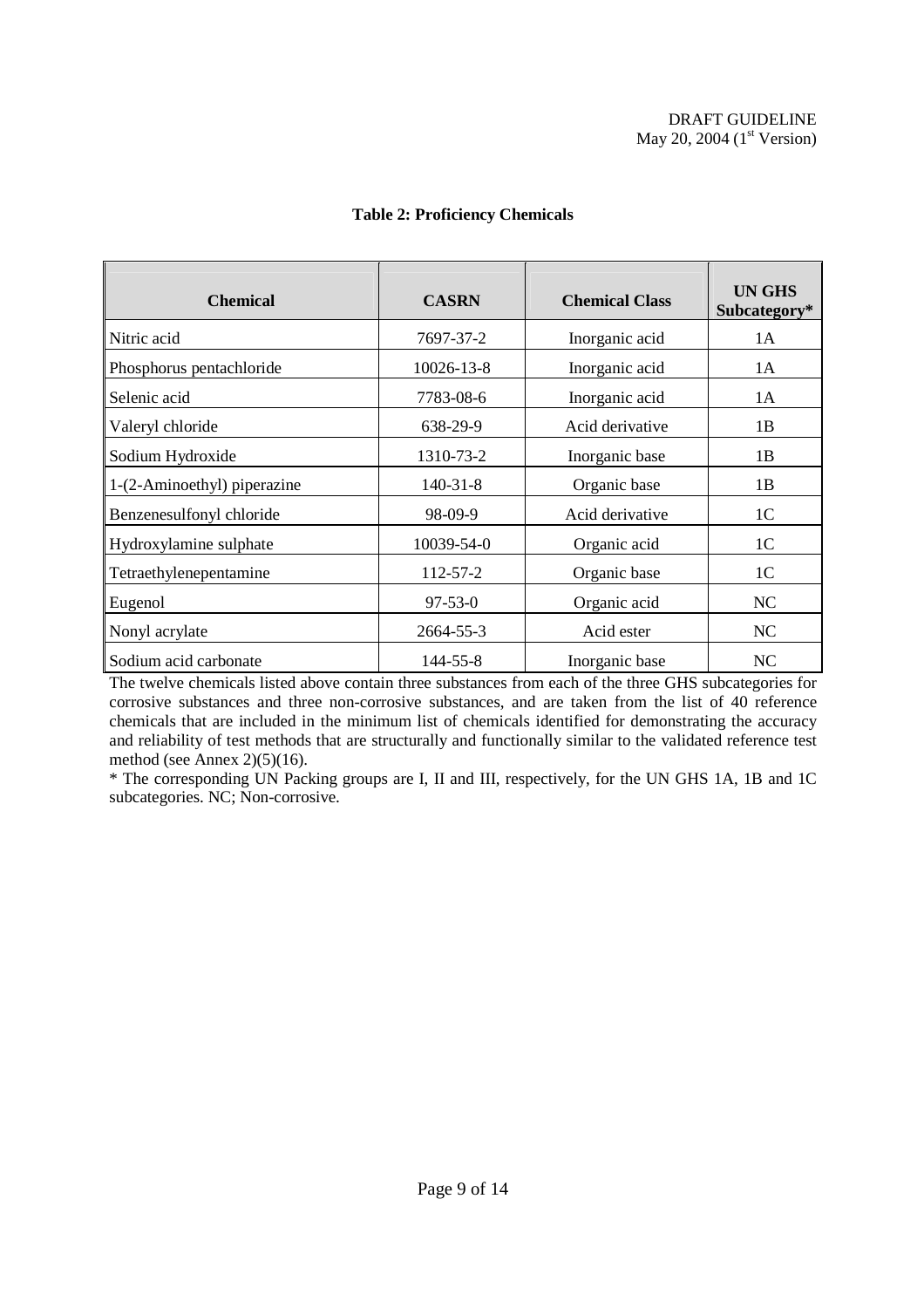#### **Annex 1**

#### **DEFINITIONS**

Accuracy: (a) The closeness of agreement between a test method result and an accepted reference value. (b) The proportion of correct outcomes of a test method. It is a measure of test method performance and one aspect of "relevance". The term is often used interchangeably with "concordance". Accuracy is highly dependent on the prevalence of positives in the population being examined.

Chemical Detection System (CDS): A visual or electronic measurement system with an indicator solution that responds to the presence of a test substance, *e.g.,* by a change in a pH indicator dye, or combination of dyes, that will show a colour change in response to the presence of the test substance or by other types of chemical or electrochemical reactions.

GHS: Globally Harmonized System of Classification and Labelling of Chemicals (GHS). A joint activity of OECD (EHS), the UN Economic and Social Council's Sub Committee of Experts on the Transport of Dangerous Goods (UNSCETDG), the Interorganization Programme for the Sound Management of Chemicals (IOMC) and the International Labour Organization (ILO)(1).

Relevance: The extent to which a test method correctly predicts or measures the biological effect of interest in humans or another species of interest. Relevance incorporates consideration of the "accuracy" or "concordance" of a test method.

Reliability: A measure of the degree to which a test method can be performed reproducibly within and among laboratories over time. It is assessed by calculating intra- and inter-laboratory reproducibility and intra-laboratory repeatability.

Skin corrosion: The production of irreversible damage to the skin, manifested as visible necrosis through the epidermis and into the dermis, following the application of a test material (1).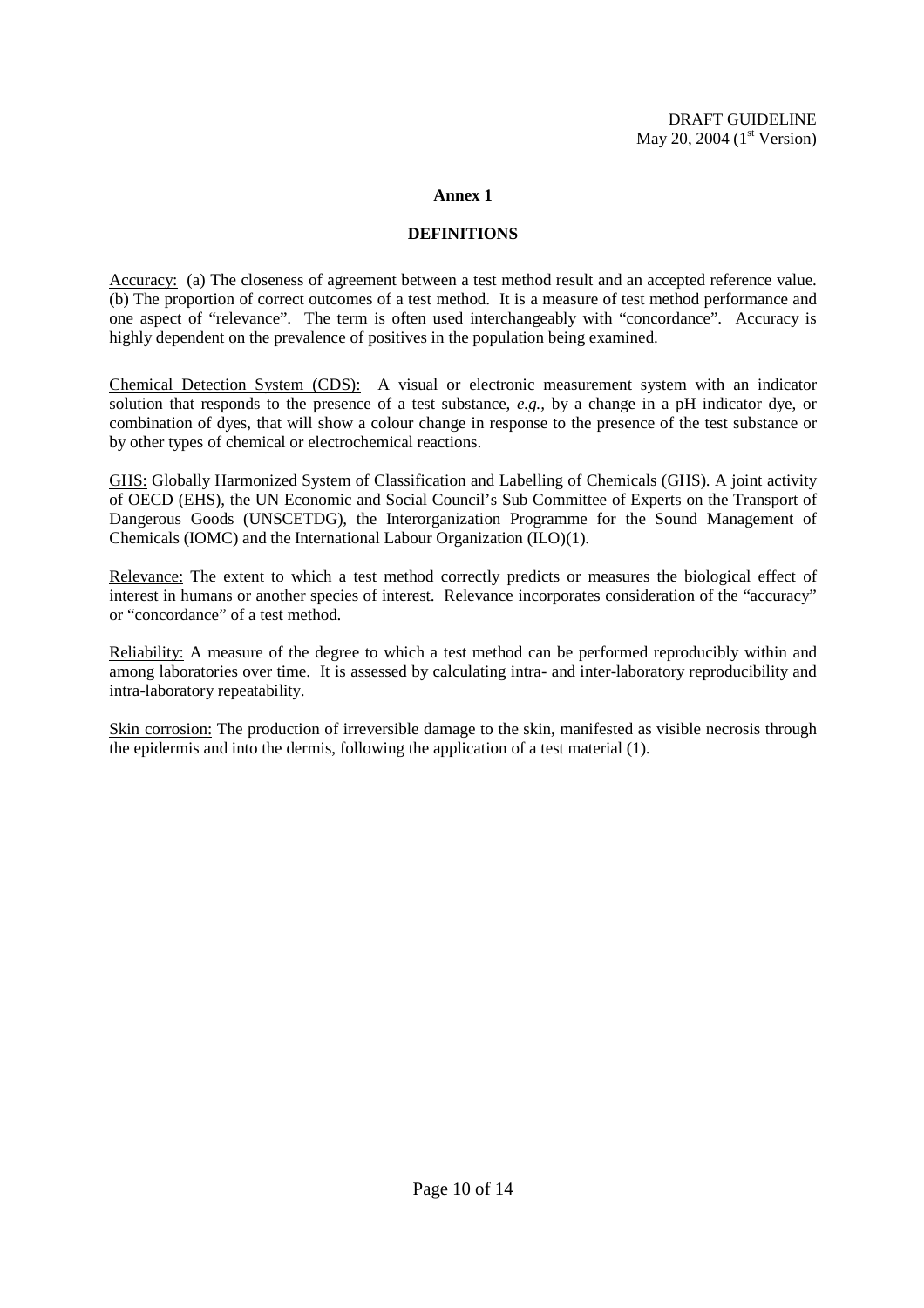#### **Annex 2**

## **ASSESSMENT OF THE PERFORMANCE CHARACTERISTICS OF PROPOSED** *IN VITRO* **MEMBRANE BARRIER TEST METHOD FOR SKIN CORROSION**

# **INTRODUCTION**

1. Test methods proposed for use under this Test Guideline should be evaluated to determine their reliability and accuracy using substances of known corrosivity and non-corrosivity. When evaluated using the recommended reference chemicals (Table 1), the proposed test methods should have reliability and accuracy that are comparable to that of the validated reference test method (1)(Table 2). The reliability and accuracy standards that should be achieved are provided in paragraphs 3 and 4. Non-corrosive and corrosive substances, ranging from strong to weak and representing relevant chemical classes are included so that the reliability and accuracy, *i.e.,* sensitivity, specificity, false positive rates, and false negative rates, of the proposed test method can be compared to that of the validated reference test method (1)(2). For purposes of transportation hazard classification, the list of corrosive substances also covers the range of UN Packing Group classifications/GHS skin corrosivity subcategories (3)(4). This will allow for the determination of whether the penetration times used to assign test substances to a UN Packing Group/GHS skin corrosivity subcategory are appropriate. The elapsed times associated with the assignment of each Packing Group/GHS skin corrosivity subcategories to a test substance should be determined for each composition of barrier, indicator, and categorization systems, and the particular test method used. The reliability of the test method, as well as its ability to over- and under-predict known corrosive substances, should be determined prior to its use for testing new substances. Where possible, the classes or types of substances that are consistently over- or under-predicted should be defined.

# **PERFORMANCE STANDARDS**

2. Reference chemicals are used to determine if the reliability and accuracy of a proposed *in vitro*  membrane barrier test method is comparable to that of the validated reference test method (2). The 40 reference chemicals listed in Table 1 include chemicals representing different chemical classes of interest and the range of corrosivity responses, *i.e.,* non-corrosive, UN Packing Group I (GHS 1A), II (GHS 1B), and III (GHS 1C) corrosives, obtained for the *in vivo* reference test method. The distribution of chemicals in this list by corrosivity and UN Packing Group classifications/GHS skin corrosivity subcategories are 12 non-corrosive and 28 corrosive chemicals. Among the 28 corrosive chemicals there are nine substances each in Packing Groups I (GHS 1A) and II (GHS 1B), and 10 substances in Packing Group III (GHS 1C). These reference chemicals represent the minimum number that should be used to evaluate the accuracy and reliability of a not previously validated membrane barrier test method for skin corrosion. In situations where a listed chemical is unavailable, other chemicals or products for which adequate *in vivo*  reference data are available could be used. If desired, additional chemicals representing other chemical or product classes and for which adequate *in vivo* reference data are available can be added to the minimum list of reference chemicals to further evaluate the accuracy of the proposed test method.

3. The reliability of the proposed test method should be comparable to that of the validated reference test method. However, an assessment of inter-laboratory reproducibility is not essential if the proposed test method is to be used in one laboratory only. The inter-laboratory reproducibility for corrosive versus non-corrosive and UN Packing Group classification/GHS skin corrosivity subcategories should be at least 93% (1). In terms of membrane breakthrough times, the median coefficient of variation (CV) should not exceed 30% for studies conducted in different laboratories and should not exceed 5% for replicate measurements within a study (1).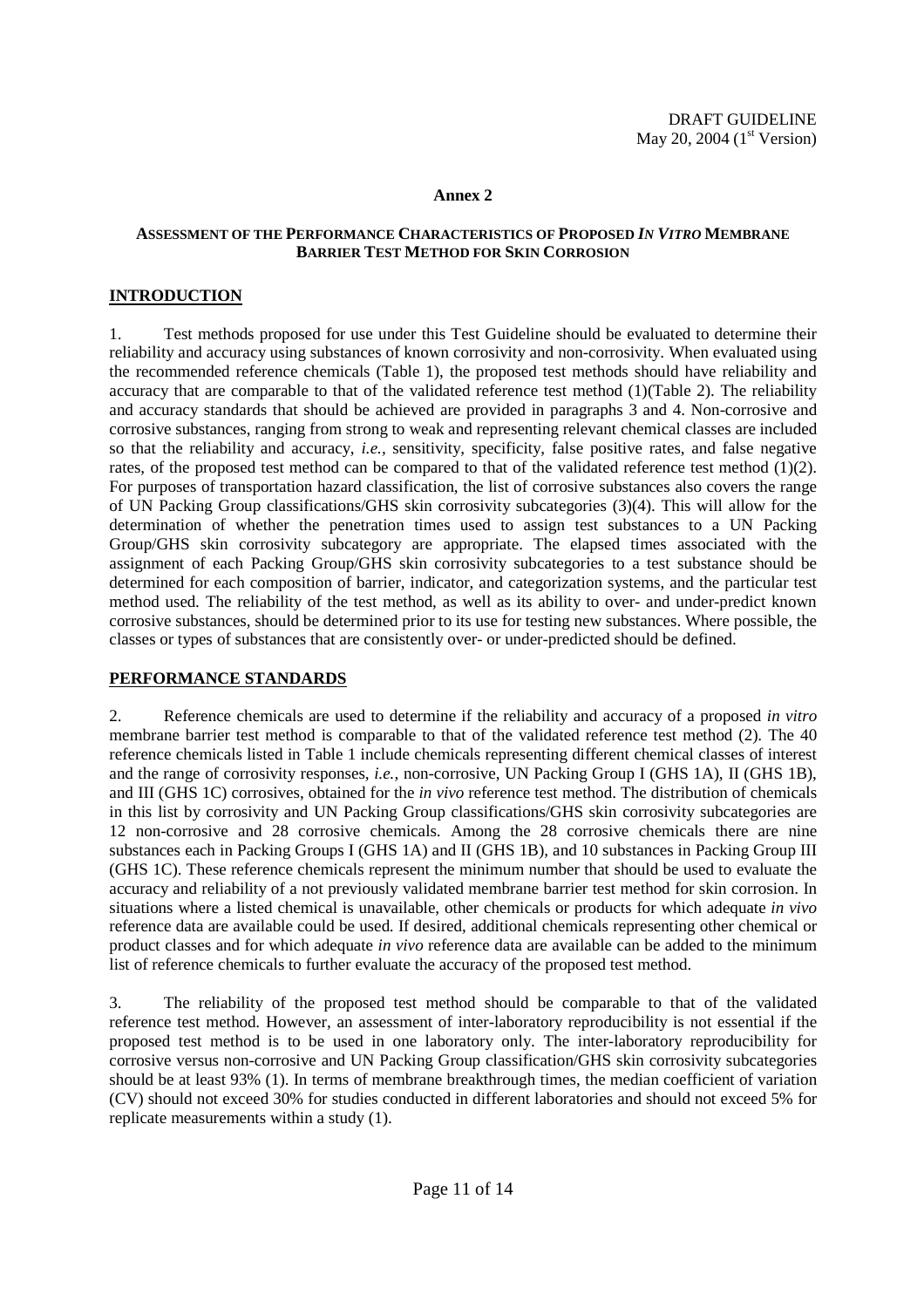# DRAFT GUIDELINE May 20, 2004  $(1<sup>st</sup> Version)$

| Chemical <sup>1</sup>           | <b>CASRN</b>   | Chemical <sup>2</sup><br><b>Class</b> | Conc <sup>2</sup><br>(%) | UN In<br>Vivo PG <sup>3</sup>   | <b>Validated</b><br><b>Test Method</b><br>PG | $\mathbf{p}$ H <sup>2</sup> |
|---------------------------------|----------------|---------------------------------------|--------------------------|---------------------------------|----------------------------------------------|-----------------------------|
| Fluorosulfonic acid             | 7789-21-1      | inorganic acid                        | neat                     | $\mathbf I$                     | I                                            | $\overline{0}$              |
| Nitric acid                     | 7697-37-2      | inorganic acid                        | 90                       | $\mathbf I$                     | $\mathbf I$                                  | $\overline{0}$              |
| Phosphorus<br>pentachloride     | 10026-13-8     | inorganic acid                        | 98                       | $\bf{I}$                        | $\mathbf I$                                  | $\overline{0}$              |
| Selenic acid                    | 7783-08-6      | inorganic acid                        | 95                       | $\bf I$                         | I                                            | $\boldsymbol{0}$            |
| Boron trifluoride<br>dehydrate  | 13319-75-0     | inorganic acid                        | 96                       | $\mathbf I$                     | $\mathbf I$                                  | 0.4                         |
| Phosphorus tribromide           | 7789-60-8      | inorganic acid                        | 97                       | $\bf{I}$                        | $\mathbf I$                                  | 1.0                         |
| Sulfuric acid, 10% wt.          | 7664-93-9      | inorganic acid                        | 10                       | I                               | T                                            | 1.2                         |
| Benzyl chloroformate            | $501 - 53 - 1$ | acid derivative                       | 95                       | $\overline{I}$                  | N <sub>C</sub>                               | 2.5                         |
| 1,2-Diaminopropane              | 78-90-0        | organic base                          | NA                       | $\mathbf I$                     | $\mathbf{I}$                                 | 8.3                         |
| Phosphoric acid                 | 7664-38-2      | inorganic acid                        | 85                       | $\mathbf{I}$                    | $\mathbf I$                                  | 0.4                         |
| Valeryl chloride                | 638-29-9       | acid derivative                       | 98                       | $\mathbf{I}$                    | $\mathbf{I}$                                 | 0.5                         |
| Acetic acid                     | 64-19-7        | organic acid                          | $99+$                    | $\mathbf{I}$                    | $\mathbf{I}$                                 | 1.9                         |
| Caprylic acid                   | 124-07-2       | organic acid                          | 95                       | $\mathbf{I}$                    | NC                                           | 2.7                         |
| Capric:caprylic acid<br>(45:55) | 68937-75-7     | organic acid                          | 95                       | $\mathop{\mathrm{II}}\nolimits$ | NC                                           | 3.0                         |
| Ammonium hydrogen<br>difluoride | 1341-49-7      | acid derivative                       | 98                       | $\mathbf{I}$                    | $\mathbf{I}$                                 | 5.2                         |
| 1-(2-Aminoethyl)<br>piperazine  | $140-31-8$     | organic base                          | 99                       | $\mathbf{I}$                    | $\mathbf{I}$                                 | 11.8                        |
| Ethanolamine                    | 141-43-5       | organic base                          | $99+$                    | $\mathbf{I}$                    | $\mathbf{I}$                                 | 11.8                        |
| Sodium hydroxide                | 1310-73-2      | inorganic base                        | 100                      | $\mathbf{I}$                    | $\mathbf{I}$                                 | 13.8                        |
| Cyanuric chloride               | $108 - 77 - 0$ | acid derivative                       | 99                       | III                             | III                                          | 1.7                         |
| Benzenesulfonyl<br>chloride     | 98-09-9        | acid derivative                       | neat                     | III                             | III                                          | 1.8                         |
| Crotonic acid                   | 107-93-7       | organic acid                          | $99+$                    | III                             | III                                          | 2.3                         |
| Butyric anhydride               | $106 - 31 - 0$ | acid derivative                       | 99                       | Ш                               | III                                          | 3.1                         |
| Hydroxylamine sulfate           | 10039-54-0     | organic acid                          | $97+$                    | III                             | III                                          | 3.6                         |
| 2-Methylbutyric acid            | 600-07-7       | organic acid                          | NA                       | $\mathop{\rm III}$              | $\rm III$                                    | 3.6                         |
| Dicyclohexylamine               | 101-83-7       | organic base                          | 99                       | III                             | III                                          | 9.6                         |
| $N, N$ -Dimethyl<br>benzylamine | 103-83-3       | organic base                          | 99                       | Ш                               | Ш                                            | 10.7                        |
| Tetraethylenepent-<br>amine     | 112-57-2       | organic base                          | neat                     | Ш                               | $\rm III$                                    | 11.9                        |
| 2-Ethylhexylamine               | $104 - 75 - 6$ | organic base                          | 98                       | Ш                               | $\mathop{\rm III}$                           | 12.0                        |

#### **Table 1. Reference Chemicals for Determination of Accuracy and Reliability of** *In Vitro* **Membrane Corrosivity Test Methods**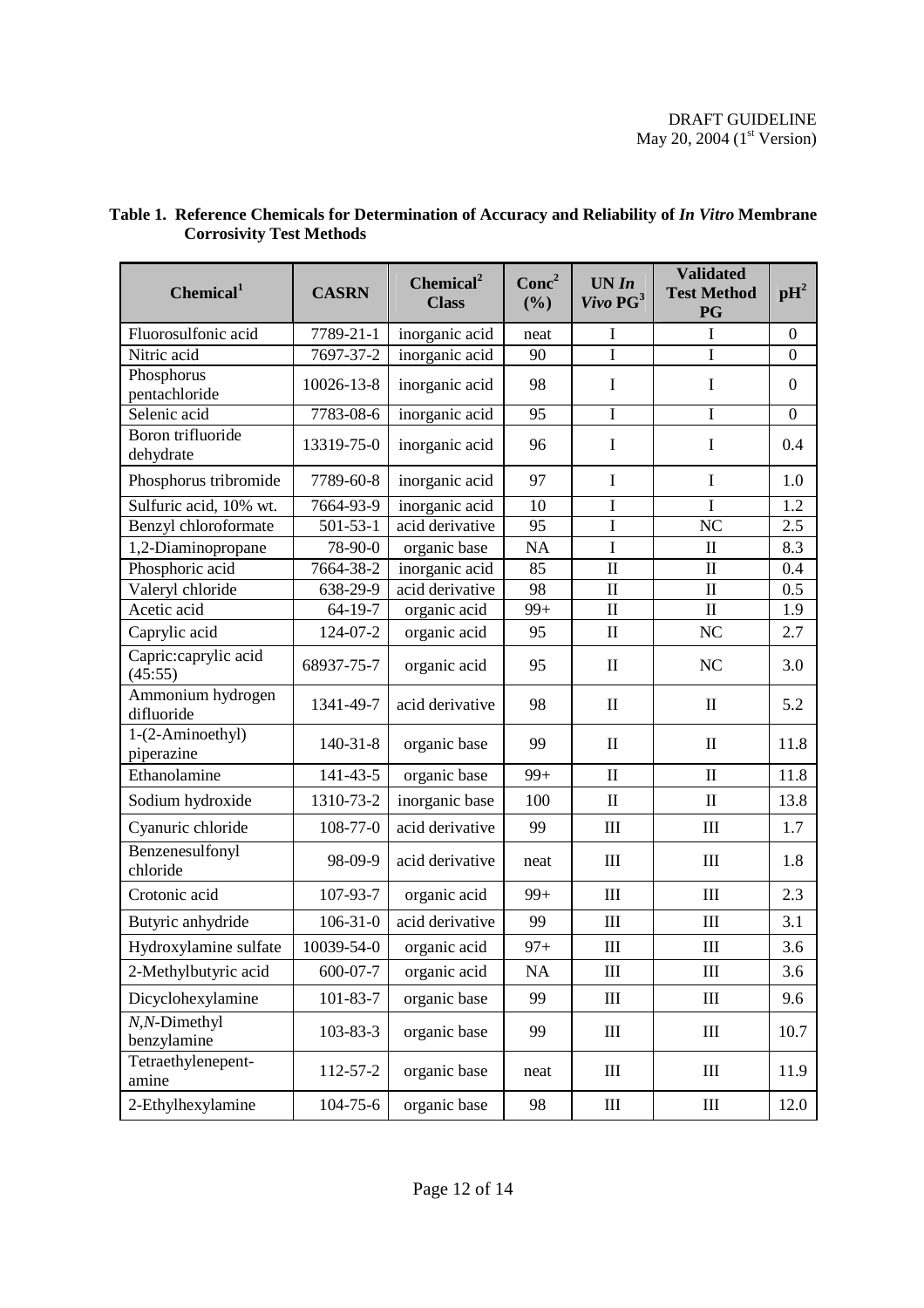# DRAFT GUIDELINE May 20, 2004  $(1<sup>st</sup> Version)$

| Chemical <sup>1</sup>            | <b>CASRN</b>  | Chemical <sup>2</sup><br><b>Class</b> | Conc <sup>2</sup><br>(%) | UN In<br>$Vivo\ PG^3$ | <b>Validated</b><br><b>Test Method</b><br><b>PG</b> | $\mathbf{p}$ H <sup>2</sup> |
|----------------------------------|---------------|---------------------------------------|--------------------------|-----------------------|-----------------------------------------------------|-----------------------------|
| Maleic acid                      | $110-16-7$    | organic acid                          | 99                       | NC                    | $\mathbf{I}$                                        | 1.3                         |
| Copper(II) chloride              | 7447-39-4     | acid derivative                       | 97                       | NC                    | $\mathbf{I}$                                        | 3.0                         |
| Eugenol                          | $97 - 53 - 0$ | organic acid                          | <b>NA</b>                | NC                    | NC                                                  | 3.7                         |
| Chromium(III)<br>fluoride        | 7788-97-8     | acid derivative                       | 97                       | NC.                   | NC.                                                 | 3.9                         |
| Cinnamaldehyde                   | 14371-10-9    | electrophile                          | 100                      | NC                    | NC                                                  | 3.9                         |
| Ethyl triglycol<br>methacrylate  | 39670-09-2    | acid ester                            | neat                     | NC                    | NC                                                  | 4.5                         |
| Nonyl acrylate                   | 2664-55-3     | acid ester                            | neat                     | NC.                   | NC.                                                 | 6.9                         |
| Benzalkonium chloride            | 8001-54-5     | quaternary<br>ammonium                | 100                      | NC                    | NC                                                  | 7.6                         |
| Sodium acid carbonate            | 144-55-8      | inorganic base                        | 100                      | NC                    | NC                                                  | 8.3                         |
| Sodium undecylenate              | 3398-33-2     | surfactant                            | 33                       | NC                    | NC                                                  | 8.3                         |
| Sodium carbonate,<br>50% aqueous | 497-19-8      | inorganic base                        | 100                      | NC.                   | $\mathbf{I}$                                        | 11.7                        |
| Calcium carbonate                | 471-34-1      | inorganic base                        | neat                     | NC                    | NC                                                  | 12.6                        |

Abbreviations: CASRN = Chemical Abstracts Service Registry Number; Conc = concentration;  $NA =$ not available;  $NC = non-corposite$ ;  $PG = Packing Group$ ;  $UN = United Nations$ .

 $1$ <sup>1</sup> The 40 reference chemicals comprise a representative selection from the 163 reference chemicals that was originally used to validate the reference test method (Corrositex®); the complete list and the selection criteria are provided in (1).

 $2$  The chemical class, the concentration tested, and the pH values were obtained from the original sources as indicated in (1). The pH values are rounded to one decimal point.

<sup>3</sup> Within the UN Globally Harmonized System of Classification and Labelling of Chemicals (GHS), the PG classifications correspond as follows:  $PG I = 1A$ ,  $PG II = 1B$ ,  $PG III = 1C$ .

4. The accuracy (sensitivity, specificity, false negative rate, false positive rate, ability to correctly identify UN Packing Group classifications/GHS skin corrosivity subcategories) of the proposed test method should be at least comparable to that of the validated test method (1)(2)(Table 2).

| Accuracy of the Validated Reference Test Method for Skin Corrosion<br>Table 2. |
|--------------------------------------------------------------------------------|
|--------------------------------------------------------------------------------|

| <b>Source</b>              | No. of<br><b>Chemicals</b> | Sensitivity <sup>2</sup> | Specificity <sup>2</sup> | <b>False</b><br><b>Negative</b><br>Rate <sup>2</sup> | <b>False</b><br><b>Positive</b><br>Rate <sup>2</sup> | <b>Packing</b><br>Group<br>Accuracy |
|----------------------------|----------------------------|--------------------------|--------------------------|------------------------------------------------------|------------------------------------------------------|-------------------------------------|
| Reference<br>Chemicals $4$ | 40                         | 89% (25/28)              | 75%<br>(9/12)            | 11%<br>(3/28)                                        | 25%<br>(3/12)                                        | 96% (24/25)                         |

<sup>1</sup> Table 2 provides the accuracy of the validated reference test method in correctly identifying the corrosivity potential of the 40 reference chemicals (Table 1).

 $2$  In this analysis (1), a substance is first classified as positive or negative for corrosivity within each laboratory based on the majority of test results obtained (when replicate testing was conducted). Next, the substance is classified as positive or negative for corrosivity based on the majority of test results obtained in multiple laboratories (when multiple laboratory studies were conducted).